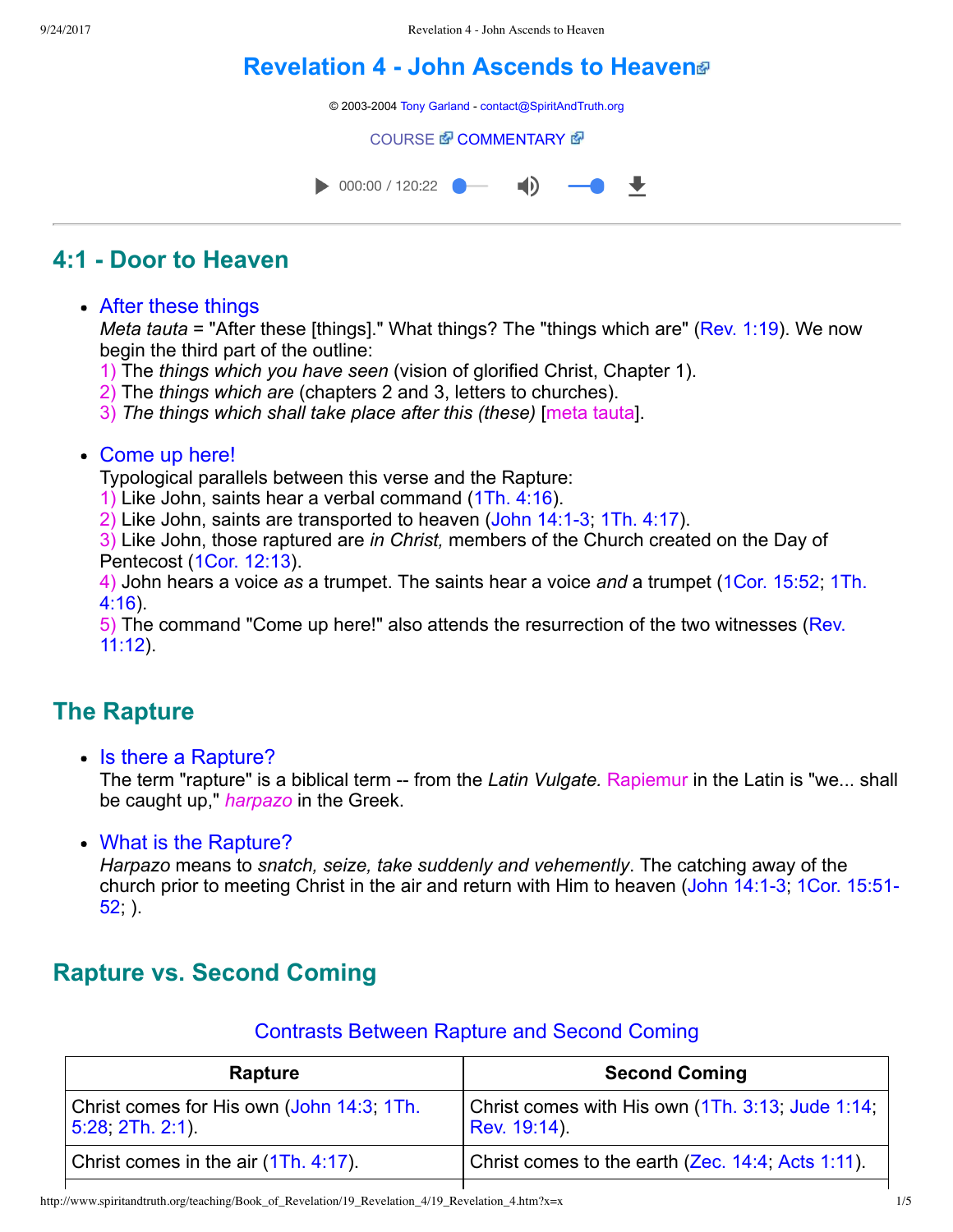9/24/2017 Revelation 4 - John Ascends to Heaven

| Tribulation begins (2Th. 2:6-9).                          | Millennial Kingdom begins (Rev. 20:1-7).                         |
|-----------------------------------------------------------|------------------------------------------------------------------|
| Saved are delivered from wrath (1Th. 1:10;<br>1Th. 5:9.   | Unsaved experience the wrath of God (Rev. 6:12-<br>$17)$ .       |
| No signs precede the Rapture (1Th. 5:1-3).                | Signs precede the Second Coming (Luke 21:11-<br>$15)$ .          |
| World is deceived (2Th. 2:3-12).                          | Satan is bound (Rev. 20:1-2).                                    |
| Believers depart the earth (1Th. 4:15-17).                | Unbelievers are taken away from the earth (Mat.<br>$24:37-41$ ). |
| Precedes the career of the man of sin (2Th.<br>$2:1-3$ ). | Terminates the career of the man of sin (Rev.<br>$19:20$ ).      |
| All believers removed from the earth (1Th.<br>$4:17$ ).   | Believers found on the earth (Mat. 25:31).                       |

# **The Holy Spirit and the Rapture**

### The Body of Christ

[A unique spiritual organism created on the Day of Pentecost: the Church \(Mat. 16:18; John 7:38](http://www.spiritandtruth.org/bibles/nasb/b43c007.htm#John_C7V38) 39; Acts 1:4-8). The Holy Spirit is omnipresent and has *always* ministered on the earth (Gen. 1:2), but not in the same way.

### The Restrainer

The church will be gathered prior to the revealing of the man of sin. The man of sin won't be revealed until the restrainer "is taken out of the way" (2Th. 2:1-4).

1) The restrainer is referred to using both masculine and neuter.

2) He was restraining in Paul's day and is *still* restraining today.

3) He is powerful enough to restrain spiritual powers of darkness on a global basis.

### • Salvation - Always of the Spirit

Salvation has always been and will always be by being "born of the Spirit" ([John 3:5](http://www.spiritandtruth.org/bibles/nasb/b43c003.htm#John_C3V5)). Yet the Holy Spirit "had not yet been given" prior to Pentecost (John 7:38-39). After the Rapture, the Holy Spirit will continue to regenerate people just as He did *before* He came on the Day of Pentecost.

# **Saved From God's Wrath**

• Is All Tribulation the Same?

There are two distinct types of tribulation which occur:

1) General tribulation due to the curse, sin, the flesh, and the devil. [\(Mat. 13:21;](http://www.spiritandtruth.org/bibles/nasb/b40c013.htm#Mat._C13V21) [Rom. 5:3\)](http://www.spiritandtruth.org/bibles/nasb/b45c005.htm#Rom._C5V3). All believers experience this tribulation which refines their character.

2) A unique time of tribulation which is the result of God's Wrath being poured on the *earth dwellers* (Ps. 2:12, 6:16-17). The church will not experience this time of wrath from God (Rev. 3:10).

Delivered from the Wrath to Come Believers are fully and completely saved from future judgment the *moment* they believe. Paul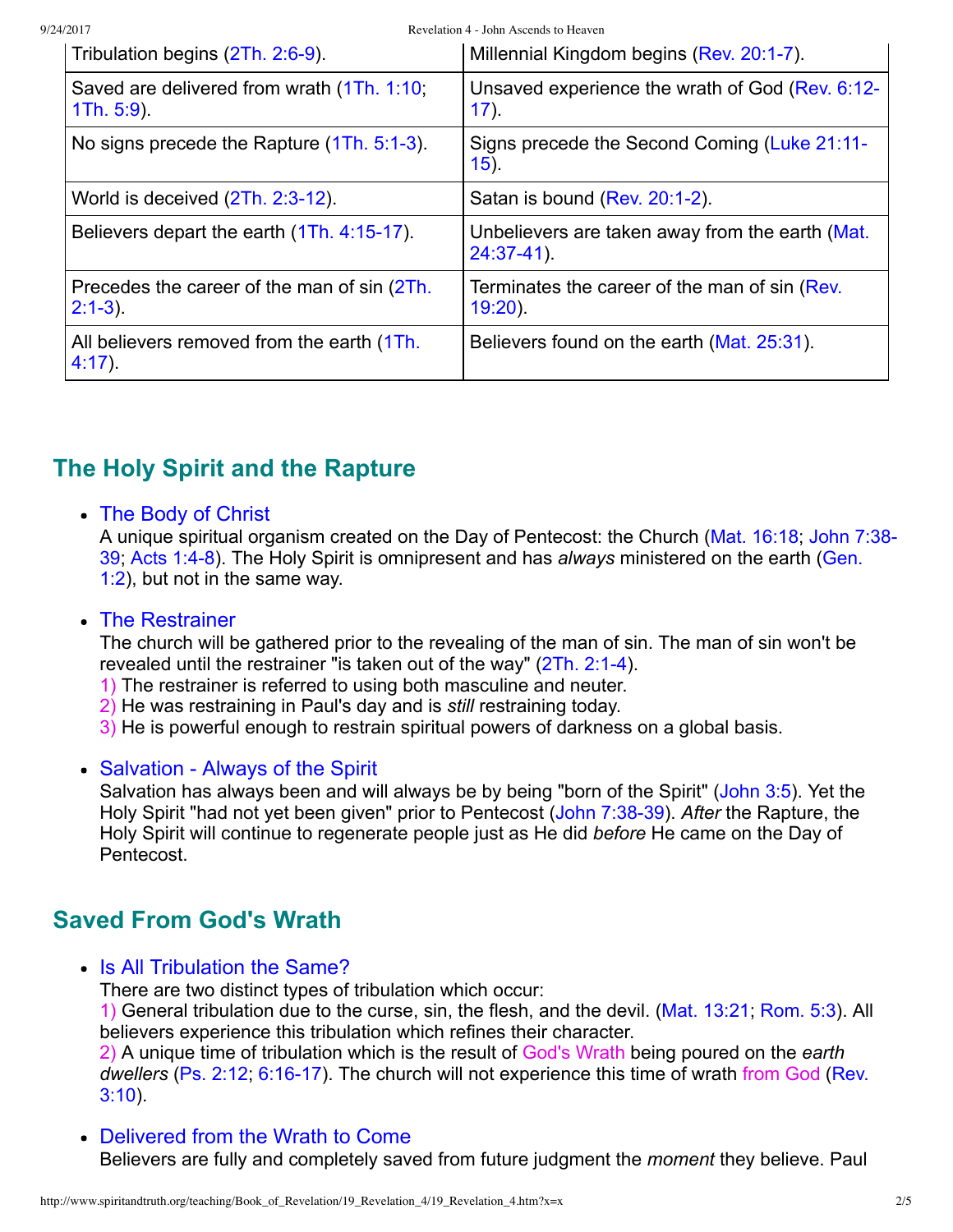speaks of a *future wrath* [beyond reconciliation with God which believers are saved from \(Rom.](http://www.spiritandtruth.org/bibles/nasb/b45c005.htm#Rom._C5V9) 5:910; [1Th. 1:10;](http://www.spiritandtruth.org/bibles/nasb/b54c001.htm#1Ti._C1V19) [1Th. 5:9](http://www.spiritandtruth.org/bibles/nasb/b52c005.htm#1Th._C5V9)).

• Timing of the Rapture

Numerous lines of evidence indicate the church will be taken to the "Father's house" before the events which attend the 70th week of Daniel.

## **4:2 In the Spirit**

- I was in the Spirit A similar experience to Ezekiel ([Eze. 1:3;](http://www.spiritandtruth.org/bibles/nasb/b26c001.htm#Eze._C1V3) [3:14](http://www.spiritandtruth.org/bibles/nasb/b26c003.htm#Eze._C3V14); [8:3;](http://www.spiritandtruth.org/bibles/nasb/b26c008.htm#Eze._C8V3) [11:24](http://www.spiritandtruth.org/bibles/nasb/b26c011.htm#Eze._C11V24); [37:1](http://www.spiritandtruth.org/bibles/nasb/b26c037.htm#Eze._C37V1)) and Paul [\(2Cor. 12:12](http://www.spiritandtruth.org/bibles/nasb/b47c012.htm#2Cor._C12V1)).
- One on the throne God the Father, as seen by Daniel ([Dan. 7:9](http://www.spiritandtruth.org/bibles/nasb/b27c007.htm#Dan._C7V9)), Ezekiel ([Eze. 1:26](http://www.spiritandtruth.org/bibles/nasb/b26c001.htm#Eze._C1V26)), and Isaiah ([Isa. 6:2\)](http://www.spiritandtruth.org/bibles/nasb/b23c006.htm#Isa._C6V2).

## **4:3 stones**

precious stones

Jasper may be a diamond. The last stone in the high priest's breastplate ( $Ex. 28:20$ ). Sardius was the first stone in the high priest's breastplate ([Ex. 28:17\)](http://www.spiritandtruth.org/bibles/nasb/b02c028.htm#Ex._C28V17). Together, they denote "all Israel" or "first and last".

• rainbow

God's covenant with Noah never again to judge the earth by flood ([Gen. 9:13](http://www.spiritandtruth.org/bibles/nasb/b01c009.htm#Gen._C9V13)). This time, judgment will be by *fire* (2Pe. 3:5-7).

### **4:4 elders**

• twenty four elders

There are two major views regarding their identity:

- 1) Angelic beings.
- 2) Redeemed human beings.
- Angels or Redeemed Men?
	- 1) The term *elder* never is used of angels.
	- 2) Angels are never said to wear crowns.
	- 3) Angels are never said to sit on thrones--or even sit in God's presence.
	- 4) Are they members of the redeemed [\(Rev. 5:9\)](http://www.spiritandtruth.org/bibles/nasb/b66c005.htm#Rev._C5V9) ? Which textual variant is correct?

# **4:5 Judgment Coming**

• lightnings, thunderings, and voices

Hint at the power and magnificence of the Father, as at Sinai (Ex. 19:16-18). Forewarn of the impending judgment to follow ([Rev. 8:5](http://www.spiritandtruth.org/bibles/nasb/b66c008.htm#Rev._C8V5); [10:3](http://www.spiritandtruth.org/bibles/nasb/b66c010.htm#Rev._C10V3); etc.).

seven lamps

[The seven spirits of God. Their burning is an indication of judgment \(Mat. 3:11\) and zeal \(Acts](http://www.spiritandtruth.org/bibles/nasb/b44c002.htm#Acts_C2V3)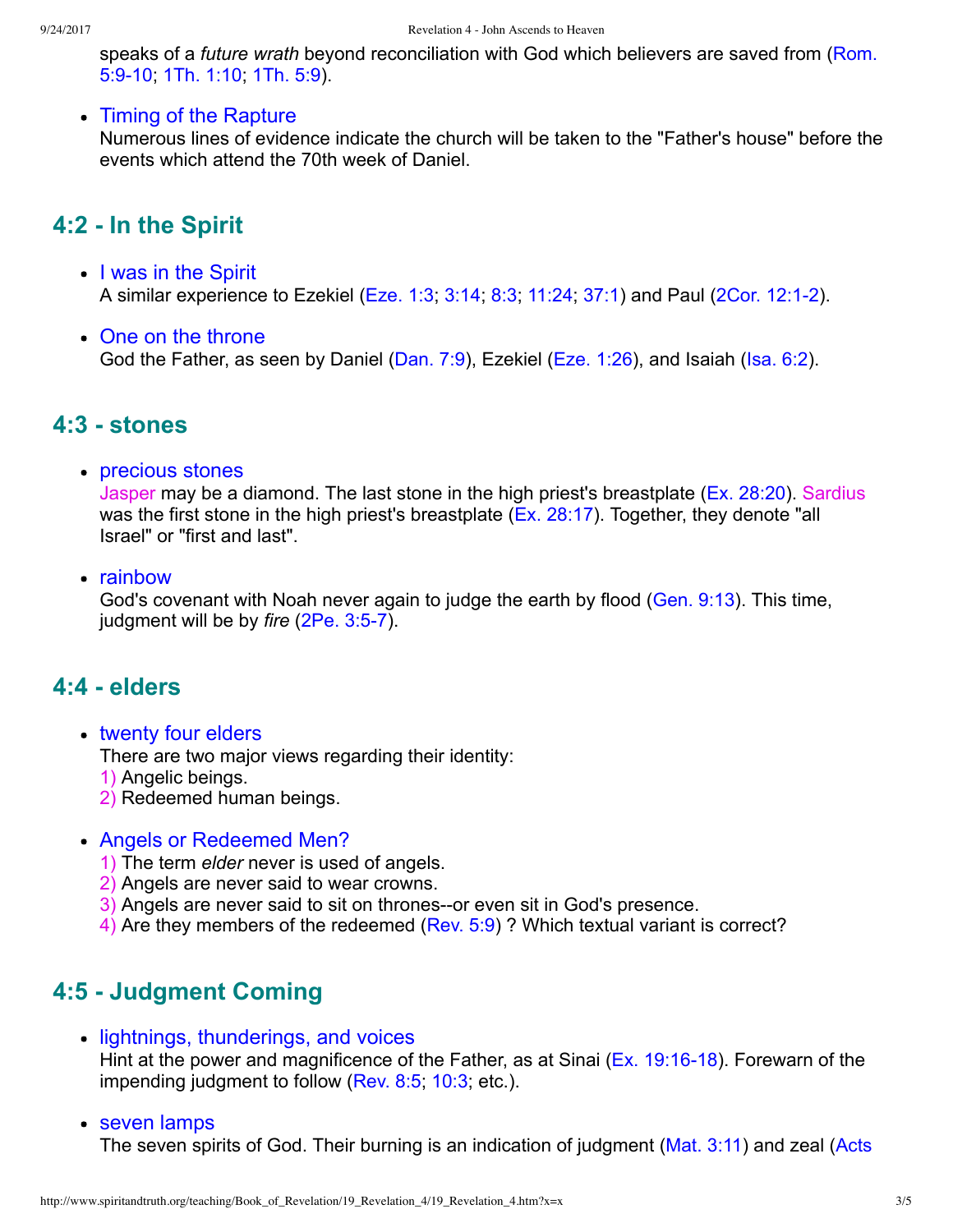[2:3\). See the lesson on Revelation 1:4.](http://www.spiritandtruth.org/bibles/nasb/b44c002.htm#Acts_C2V3) 

## **4:6 Living Creatures**

#### • four living creatures

Probably angelic beings of high order, such as cherubim or seraphim. Very similar to those seen by Ezekiel  $(Eze. 1:5-22)$ .

Similarities: 1) they attend the throne; 2) they are winged; 3) aspects of their character represent a lion, ox (or calf), a man, and an eagle.

Differences: 1) Ezekiel's creatures have four wings, these have six (like Isaiah's, ); 2) Ezekiel's creatures *each* had all four faces. Each *individual* creature has these characteristics here. 3) Ezekiel's creatures did not have multiple eyes like the wheels they attended did. These have many eyes.

## **4:6 Four Faces**

| <b>Gospel</b> | <b>Portrait</b>             | Genealogy                    |     | Face   Camp (Num. 2)             | <b>The Branch</b>                   |
|---------------|-----------------------------|------------------------------|-----|----------------------------------|-------------------------------------|
|               | Matthew   King Messiah      | From Abraham (Mat. 1:1) Lion |     | Judah (East)                     | King (Jer. 23:5-6)                  |
| Mark          | Lowly Servant   No Pedigree |                              | Ox  |                                  | Ephraim (West)   Servant (Zec. 3:8) |
| Luke          | Son of Man                  | From Adam (Luke 3:23)        | Man | Reuben (South)   Man (Zec. 6:12) |                                     |
| John          | Son of God                  | From Eternity (John 1:1)     |     | Eagle   Dan (North)              | God (Isa. 4:2)                      |

#### The Fourfold Gospel

### **4:710 Worship**

six wings

Ezekiel's creatures had four wings ( $E$ ze. 1:11-12), whereas Isaiah's seraphim had six (Isa. 6:2-6).

#### full of eyes

An indication of great intelligence ([Eze. 1:18](http://www.spiritandtruth.org/bibles/nasb/b26c001.htm#Eze._C1V18); [Dan. 7:8;](http://www.spiritandtruth.org/bibles/nasb/b27c007.htm#Dan._C7V8) [Dan. 7:20](http://www.spiritandtruth.org/bibles/nasb/b27c007.htm#Dan._C7V20); [Rev. 1:14](http://www.spiritandtruth.org/bibles/nasb/b66c001.htm#Rev._C1V14)).

• Holy holy holy

Worship is a major theme of this book which reveals God's sovereign control of the events about to transpire. Repetition may denote emphasis or reflect the Trinity.

Who was and is and is to come See lesson on [Revelation 1:4](http://www.spiritandtruth.org/teaching/Book_of_Revelation/11_Revelation_1_3-4.index.htm).

## **4:11 The Creator**